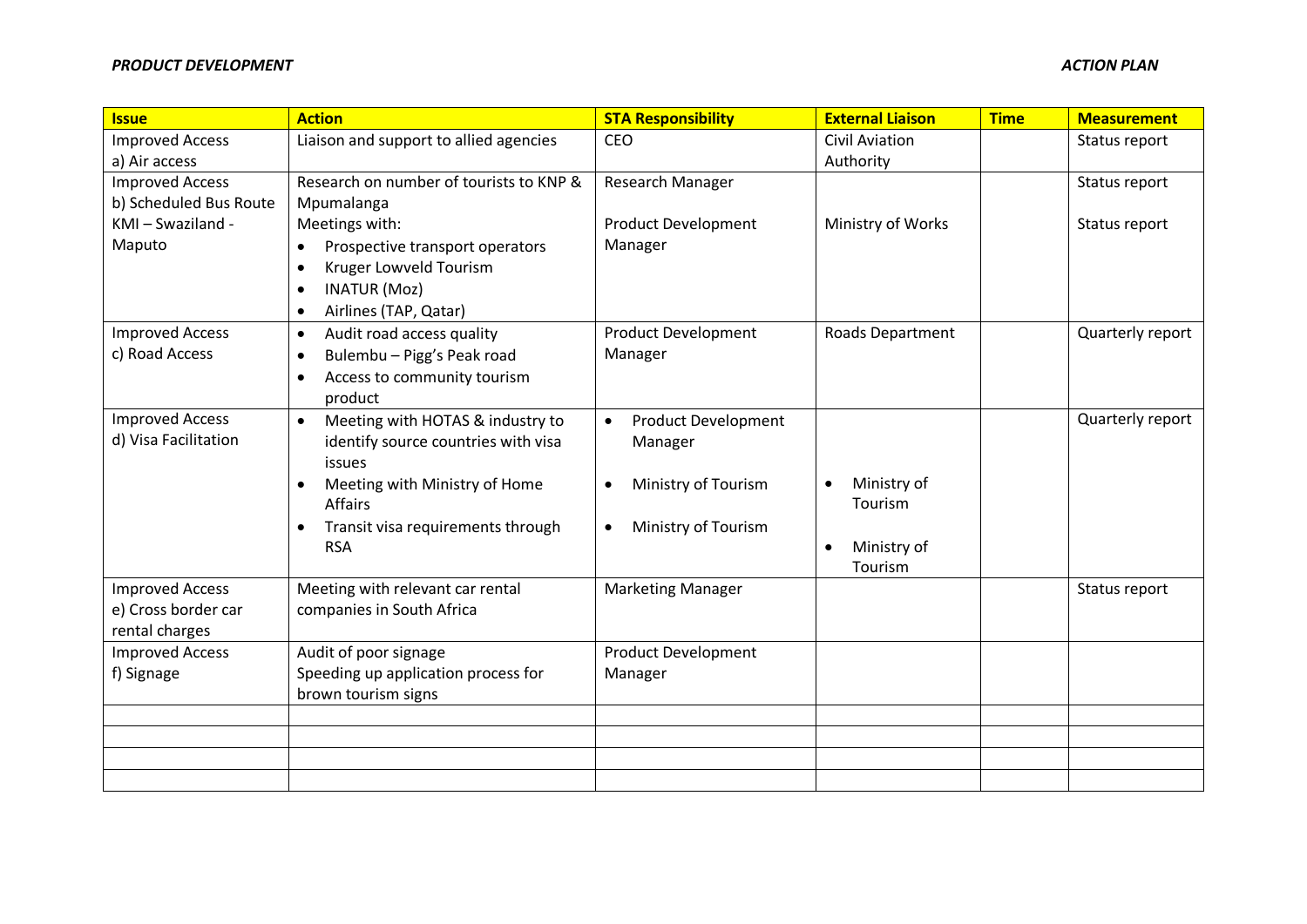| <b>Issue</b>                  | <b>Action</b>                             | <b>STA Responsibility</b>  | <b>External Liaison</b>  | <b>Time</b> | <b>Measurement</b> |
|-------------------------------|-------------------------------------------|----------------------------|--------------------------|-------------|--------------------|
| <b>Improve Current</b>        | Audit of quality of current               | <b>Product Development</b> |                          |             | Quarterly report   |
| Accommodation                 | accommodation as part of grading          | Manager                    |                          |             |                    |
|                               | regulations - with recommendations for    |                            |                          |             |                    |
|                               | upgrade                                   |                            |                          |             |                    |
|                               | Feasibility study of adopting tax         | <b>Product Development</b> | Ministry of Finance      |             | Feasibility report |
|                               | incentives for refurbishments             | Manager                    |                          |             |                    |
|                               |                                           |                            |                          |             |                    |
| <b>Upgrade of Attractions</b> | Audit of current hiking product           | <b>Product Development</b> | <b>SNTC</b>              |             | Audit report       |
| a) Hiking Trails              |                                           | Manager                    |                          |             |                    |
|                               | Feasibility of upgrade&                   | <b>Product Development</b> | <b>SNTC</b>              |             | Feasibility report |
|                               | commercialisation of selected trails (new | Manager                    |                          |             |                    |
|                               | and existing)                             |                            |                          |             |                    |
|                               | Feasibility of upgrade&                   | <b>Product Development</b> | <b>SNTC</b>              |             | Feasibility report |
|                               | commercialisation of selected 'slack-     | Manager                    |                          |             |                    |
|                               | packing' trails (new and existing)        |                            |                          |             |                    |
|                               | Improved accreditation & harmonisation    | <b>Product Development</b> | <b>SNTC</b>              |             | Status report      |
|                               | of grading to conform with regional       | Manager                    |                          |             |                    |
|                               | norms                                     |                            |                          |             |                    |
|                               | Extension of Lumbombo 'Eco-trails'        | <b>Product Development</b> | <b>SNTC</b><br>$\bullet$ |             | Status report      |
|                               |                                           | Manager                    | Lubombo                  |             |                    |
|                               |                                           |                            | Conservancy              |             |                    |
|                               | Ensure links to website                   | <b>Marketing Manager</b>   |                          |             | Status report      |
|                               |                                           |                            |                          |             |                    |
| <b>Upgrade of Attractions</b> | Calendar of events                        | <b>Product Development</b> |                          |             | Calendar of        |
| b) Events                     |                                           | Manager                    |                          |             | events             |
|                               | Cultural events - lobby principals to     | <b>Product Development</b> | King's Office            |             | Status report      |
|                               | publish timing of key events a year in    | Manager                    |                          |             |                    |
|                               | advance & improved access                 |                            |                          |             |                    |
|                               | Explore the resuscitation of key events   | <b>Product Development</b> | Relevant organisers      |             | Status report      |
|                               | (eg. End December & Sibebe Rock)          | Manager                    |                          |             |                    |
|                               |                                           |                            |                          |             |                    |